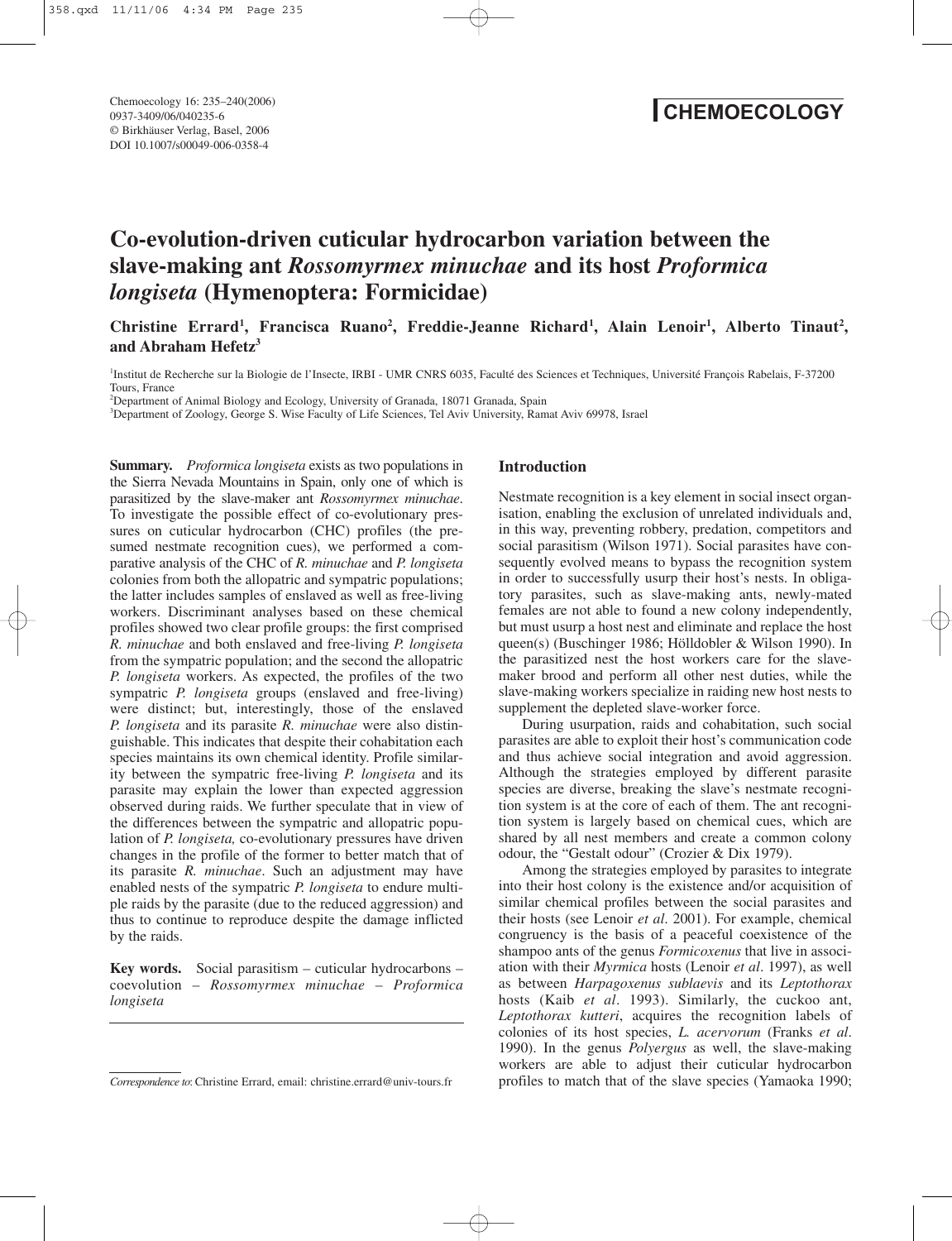# 236 C. Errard *et al.* CHEMOECOLOGY

D'Ettorre *et al*. 2002). This is in contrast to a previous study that reported that the cuticular profile of *P. rufescens* did not closely match that of its host (Bonavita-Cougourdan *et al*. 1996). Recently Brandt *et al*. (2005) described a chemical resemblance between *Protomognathus americanus* and its three closely related *Temnothorax* hosts, but they did not discuss whether this fine-tuned cuticular-profile adjustment is due to chemical mimicry or simply reflects chemical congruence. Finally, the mechanisms involved may be more complex, as exemplified by *P. americanus,* the workers of which chemically mark their slaves to prevent them from returning to their parental colony (Alloway & Keough 1990).

The interrelationship between the slave-maker ant *Rossomyrmex minuche* and its host *Proformica longiseta*, in particular the occurrence of parasitized and non-parasitized host populations (Ruano & Tinaut 1999; Zamora-Muñoz *et al.* 2003), provides a unique opportunity to investigate some of the mechanisms that enable the host population to endure usurpation and multiple raids by the slave-maker ant. Accordingly, we compared the variation in cuticular hydrocarbon (CHC) between the allopatric (parasite-free population) and the sympatric (parasite-prone population) host *P. longiseta* as well as that of the parasite *R. minuchae*, focusing on geographic distribution and on host-parasite relations.

#### **Materials and methods**

## *Collection and rearing of ants*

*Rossomyrmex minuchae* and *Proformica longiseta* are endemic species to the Sierra Nevada Mountains in southern Spain; the former is also a protected species. Colonies of *R. minuchae* and *P. longiseta* were collected at two sites in the Sierra Nevada Mountains, Granada, Spain. In the first site - Dornajo (2000 m.a.s.l), both species are sympatric and the samples (collected in May 1996) included two enslaved colonies (mixed-species of *R. minuchae* and *P. longiseta*) (colonies 1, 2) and two free-living queenright colonies of *P. longiseta* (colonies 3, 4). These are considered as sympatric nests. In the second site - Borreguiles (2700 m.a.s.l), where *R. minuchae* is not present, we collected concurrently two free-living queenright *P. longiseta* nests (colonies 5, 6). These are considered as allopatric nests. Samples for chemical analyses were taken from each colony immediately after collection.

#### *Chemical analyses*

Identification of the cuticular hydrocarbons was accomplished using pools of at least 20 workers of *R. minuchae* from colony 7 and at least 20 workers of *P. longiseta* from free-living queenright colony 8 (both of Dornajo site). Analyses were done by gas chromatography/mass spectrometry (VGM250Q) at the EI mode (70eV, injector temperature 220 °C) using a DB-5 fused silica capillary column (Temperature program: 60 °C -280 °C at 10 °C /min; held at 280 °C for 30 min and then heated to 295 °C at 20 °C /min). The eluting CHC were identified by their fragmentation patterns and in comparison to synthetic series of alkanes ranging from eisosane to pentatriacontane.

Quantification and characterization of cuticular hydrocarbon profiles of *R. minuchae* and *P. longiseta* were conducted by gas chromatography, using total body washes. Individual ants were killed by freezing and then immersed in 1 ml of pentane for 10 min, after which the pentane was withdrawn to a new vial and evaporated to dryness. Extracts were re-dissolved in 50 µl of pentane containing pentadecane  $(n C_{15})$  as internal standard, of which 1 µl was injected into an on-column Varian 3300 GC equipped with a capillary column (Chrompack CPSil 5 WCOT,  $25 \text{ m}$ ,  $0.25 \text{ mm}$ ) Internal Diameter). The carrying gas was helium at 1 bar, and the

temperature was programmed from 80 °C to 150 °C at 10 °C per minute and from 150 °C to 280 °C at 5 °C per min. Quantification was done by peak integration compared to the internal standard. For the statistical analyses, the relative percentage for each peak was calculated from the total of the peaks considered. Only identified peaks were used for profile characterisation. Similarity (or divergence) between the chemical profiles of individual ants was compared by discriminant analysis (Statistica for Windows ©) according to species and geographic distribution. For these analyses, we used two *R. minuchae / P. longiseta* mixed-species nests, and four free-living queenright *P. longiseta* nests (two sympatric and two allopatric). Statistical analyses were performed on 67 extracts (20 *R. minuchae* and 16 *P. longiseta* from mixed-species colonies 1, 2; 18 *P. longiseta* from sympatric free-living queenright colonies 3, 4; 13 P. *longiseta* from allopatric free-living queenright colonies 5, 6).

# **Results**

Workers of *R. minuchae* and *P. longiseta* show qualitative similarity in cuticular hydrocarbon profiles consisting of 23 peaks and 32 identified hydrocarbons (Figure 1, Table 1), including a series of odd *n*-alkanes ( $C_{23}$ ,  $C_{25}$ ,  $C_{27}$  and  $C_{29}$ ), monomethylalkanes and dimethylalkanes. The major peaks for *R. minuchae* were nonacosane (peak 11), 3-methylnonacosane (peak 13), a mixture of 8- and 10-methyltriacontane (peak 14), 8,14-dimethyltriacontane (peak 15), a mixture of 9- and 11-methylhentriacontane (peak 18), 9,17-dimethylhentriacontane (peak 19), and 8,14-dimethyldotriacontane (peak 22). The profile of *P. longiseta* contained the same major peaks, with the exception of nonacosane, which was found only in moderate amounts. There were some differences in the profile of *P. longiseta* between the two populations collected. Ants from sympatric nests possessed several branched hydrocarbons that were only present as traces in allopatric *P. longiseta* (for example, 3-methylnonacosane; 8 and 10-methyltriacontane, 8,14-dimethyltriacontane; 9- and 11-methylhentriacontane, 9,17-dimethylhentriacontane).

Figure 2 presents a discriminant analysis based on the chemical profiles of *R. minuchae*, enslaved and free-living sympatric *P. longiseta* as well as allopatric *P. longiseta*.

A plot of the first (82.8 % of the variance) and second variables (12.4 % of the variance) showed that individuals clustered together, forming four separate groups (90 % well clustered)  $(F_{57,114} = 4.55, P<10^{-4})$ . The first discriminant variable separated the free-living allopatric *P. longiseta* from all other groups ( $F_{19, 38} = 15$ , 96,  $P < 10^{-4}$ ;  $F_{19, 38} = 11.93$ ,  $P < 10^{-4}$ , F<sub>19,38</sub> = 8.06,  $P < 10^{-4}$  respectively; Kruskal-Wallis test: H=153.45,  $P \le 10^{-4}$ ). The second discriminant variable separated *R. minuchae* workers from the enslaved or freeliving sympatric *P. longiseta* workers ( $F_{19, 38} = 2.68$ , *P =* 0.0026;  $F_{19, 38} = 2.08$ ,  $P = 0.028$ , respectively). The enslaved *P. longiseta* were also separated albeit not significantly, from their sympatric free-living congeneric workers  $(F_{19, 38} =$ 2.25,  $P = 0.065$ ).

A more detailed analysis using the Mahalanobis Distances (MD) between individuals in one group and the centroïds of other groups is presented in Figure 3. Within the groups of *R. minuchae* and the sympatric *P. longiseta* the distances between individuals and the centroïds of the other groups were not significantly different from that of intragroup (the distance between individuals and their own group centroïds). On the other hand all the inter-group distances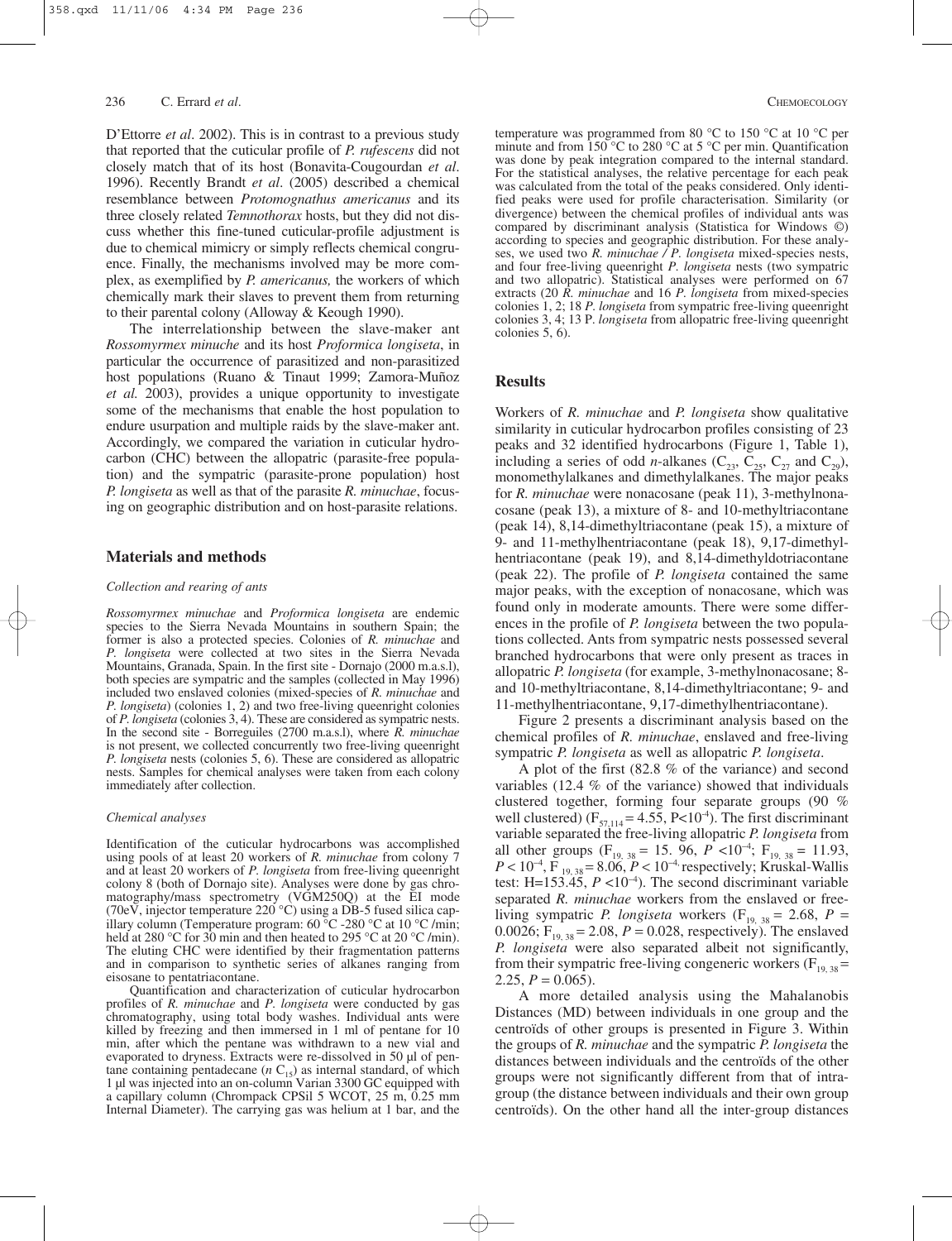

**Fig. 1** Gas chromatograms (GS-MS) of total body washes of 20-pooled workers of *R. minuchae* (A) and freeliving *P. longiseta* (B) collected from Dornajo site (colonies 7 and 8 respectively). Peak identifications: 1:  $C_{23}$ ; 2:  $C_{25}$ ; 3:  $C_{27}$ ; 4: 3-MeC<sub>27</sub>; 5: C<sub>28</sub>; 6: 8–+10- $MeC_{28}$ ; 7: 6-Me $C_{28}$ ; 8: 4– MeC<sub>28</sub>; 9: 6,10+6,14-DiMeC<sub>28</sub>; 10:  $\overline{4}$ , 8+4,10-DiMeC<sub>28</sub>; 11:  $C_{29}$ ; 12: 5-Me $C_{29}$ ; 13: 3-Me $C_{29}$ ;  $14: 8 \rightarrow 10$ -MeC<sub>30</sub>; 15: 8,14-DiMeC<sub>30</sub>; 16: 4-MeC<sub>30</sub>; 17: 6,14-Di-Me $\overline{C}_{30}$ ; 18: 9−+11-Me $\overline{C}_{31}$ ; 19: 9,17-DiMeC<sub>31</sub>; 20: 5,17-DiMeC<sub>31</sub>; 21: 8–+10-MeC<sub>32</sub>;  $22: 8,14$ -DiMeC<sub>32</sub>; 23: 9,17- $DiMeC_{33}$ 

**Table 1.** Comparative chemical analyses (from GC-MS) of the major cuticular hydrocarbons of free-living (allopatric and sympatric) and enslaved *P. longiseta* workers and of the slave-maker *R. minuchae* workers. T Indicates trace amounts.

| Peak          | Compound                                                                                                              | P. longiseta     |                 |                 | R. minuchae     |
|---------------|-----------------------------------------------------------------------------------------------------------------------|------------------|-----------------|-----------------|-----------------|
|               |                                                                                                                       | Free living      |                 | Enslaved        | Slave-maker     |
|               |                                                                                                                       | Allopatric       | Sympatric       |                 |                 |
| 1             |                                                                                                                       | $0.01 \pm 0.01$  | $0.59 \pm 0.30$ | $0.27 \pm 0.08$ | $0.92 \pm 0.29$ |
|               |                                                                                                                       | $0.02 \pm 0.02$  | $1.07 \pm 0.51$ | $0.50 \pm 0.17$ | $0.95 \pm 0.31$ |
| $\frac{2}{3}$ | $\begin{array}{l} \mathbf{C}_{23} \\ \mathbf{C}_{25} \\ \mathbf{C}_{27} \\ 3 \text{ Me } \mathbf{C}_{27} \end{array}$ | $5.79 \pm 0.93$  | $2.45 \pm 0.45$ | $1.87 \pm 0.59$ | $2.22 \pm 0.50$ |
| $\frac{4}{5}$ |                                                                                                                       | $0.89 \pm 0.15$  | $0.61 \pm 0.12$ | $1.87 \pm 1.30$ | $1.11 \pm 0.56$ |
|               | $C_{28}$                                                                                                              | $1.16 \pm 0.19$  | $0.68 \pm 0.15$ | $0.54 \pm 0.20$ | $0.79 \pm 0.19$ |
| $\frac{6}{7}$ | $8 + 10$ Me C <sub>28</sub>                                                                                           | $3.67 \pm 1.19$  | $1.43 \pm 0.35$ | $0.43 \pm 0.12$ | $0.79 \pm 0.15$ |
|               | 6 Me $C_{28}$                                                                                                         | Τ                | $0.80 \pm 0.21$ | $1.40 \pm 0.56$ | $1.19 \pm 0.60$ |
| $\,8\,$       | 4 Me $C_{28}^-$                                                                                                       | $0.70 \pm 0.17$  | $0.83 \pm 0.30$ | $0.12 \pm 0.09$ | $0.57 \pm 0.30$ |
| 9             | 6,10 DiMe $C_{28}$ (+ 6,14 DiMe)                                                                                      | $0.30 \pm 0.13$  | $0.66 \pm 0.11$ | $0.61 \pm 0.61$ | $0.94 \pm 0.13$ |
| 10            | $4,8 + 4,10$ DiMe $C_{28}$                                                                                            | $8.29 \pm 1.01$  | $5.01 \pm 1.15$ | $0.69 \pm 0.32$ | $2.82 \pm 0.66$ |
| 11            | $C_{29}$                                                                                                              | $12.00 \pm 0.86$ | $4.65 \pm 1.10$ | $2.60 \pm 0.71$ | $6.41 \pm 1.64$ |
| 12            | 5 Me $C_{29}$                                                                                                         | $7.37 \pm 0.93$  | $0.89 \pm 0.37$ | $0.40 \pm 0.23$ | $1.75 \pm 0.43$ |
| 13            | 3 Me $C_{29}$                                                                                                         | $0.98 \pm 0.74$  | $4.02 \pm 0.94$ | $4.08 \pm 1.12$ | $4.21 \pm 0.95$ |
| 14            | 8 +10 Me $C_{30}$                                                                                                     | Τ                | $4.54 \pm 0.92$ | $2.45 \pm 0.95$ | $7.49 \pm 1.78$ |
| 15            | 8,14 DiMe $\tilde{C}_{30}$                                                                                            | $0.30 \pm 0.13$  | $7.21 \pm 1.57$ | $4.30 \pm 1.73$ | $6.41 \pm 2.29$ |
| 16            | 4 Me $C_{30}$                                                                                                         | $11.55 \pm 1.15$ | $0.81 \pm 0.38$ | $0.40 \pm 0.24$ | $0.83 \pm 0.59$ |
| 17            | 6,14 DiMe $C_{30}$                                                                                                    | $0.14 \pm 0.14$  | $1.84 \pm 1.30$ | $0.17 \pm 0.10$ | $0.90 \pm 0.20$ |
| 18            | 9 +11 Me $C_{31}$ (+15 Me)                                                                                            | Τ                | $3.10 \pm 1.41$ | $0.05 \pm 0.05$ | $3.12 \pm 2.06$ |
| 19            | 9,17 DiMe $C_{31}$                                                                                                    | T                | $8.50 \pm 1.69$ | $1.38 \pm 0.31$ | $9.17 \pm 2.15$ |
| 20            | 5,17 DiMe $C_{31}$                                                                                                    | T                | $0.08 \pm 0.05$ | $0.84 \pm 0.32$ | $0.48 \pm 0.11$ |
| 21            | $8 + 10$ Me $C_{32}$                                                                                                  | $14.73 \pm 2.33$ | $1.22 \pm 0.31$ | $0.12 \pm 0.12$ | $0.19 \pm 0.18$ |
| 22            | 8,14 or 8,16 DiMe $C_{32}$                                                                                            | Τ                | $2.42 \pm 0.47$ | $0.89 \pm 0.41$ | $4.21 \pm 1.56$ |
| 23            | $9,17 + (9,15+9,19)$ DiMe C <sub>33</sub>                                                                             | T                | $0.75 \pm 0.31$ | $0.83 \pm 0.28$ | $0.13 \pm 0.04$ |

Me and DiMe correspond to methyl and dimethyl respectively. Values indicate, for each compound, the mean relative percentage ( $\pm$  SEM) for a 10 min extraction with pentane. Values are calculated for free living *P. longiseta* workers (Allopatric *N* = 13, Sympatric *N* = 18), Enslaved *P. longiseta* workers  $(N = 16)$ , slave-maker *R. minuchae* workers  $(N = 20)$ .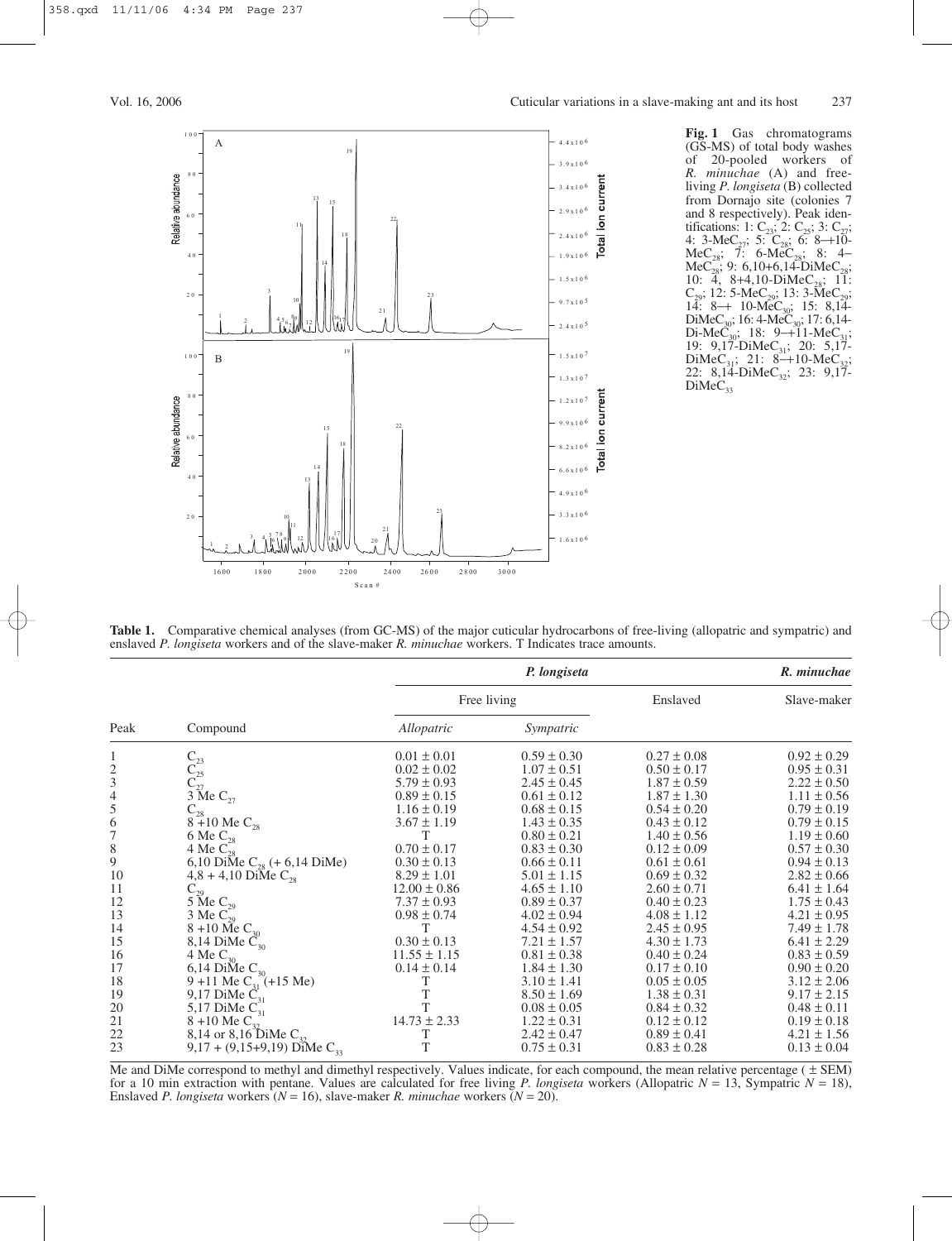238 C. Errard *et al.* CHEMOECOLOGY



**Fig. 2** Discriminant analysis (Ward's method, Euclidean distances) conducted on the relative proportions of the 23 peaks of the cuticular profiles of *R. minuchae* and *P. longiseta* workers from the two mixed colonies (nine *R. minuchae* and four *P. longiseta* from mixed-species colony 1, eleven *R. minuchae* and twelve *P. longiseta* from mixed-species colony 2), sympatric free-living queenright *P. longiseta* from Dornajo (ten *P. longiseta* from colony 3 and eight from colony 4), allopatric free-living queenright *P. longiseta* from Borreguiles (six *P. longiseta* from colony 5 and seven from colony 6)

**Fig. 3** Median Mahalanobis distance between groups. Different letters represent the groups, which differed significantly (Kruskal-Wallis test,  $P < 0.001$ , N = 256). Intragroup distances are averaged for all groups

concerning individuals from the allopatric population were significantly higher than the intra-group (Figure 3, Kruskal-Wallis test:  $P < 10^{-4}$ ). Such low inter-group variation within the sympatric *P. longiseta* and the parasite may result in the misclassification of individual ants to another group, which is consistent with the hypothesis that selection for low aggression during raids has resulted in profile congruency between the parasite and its host.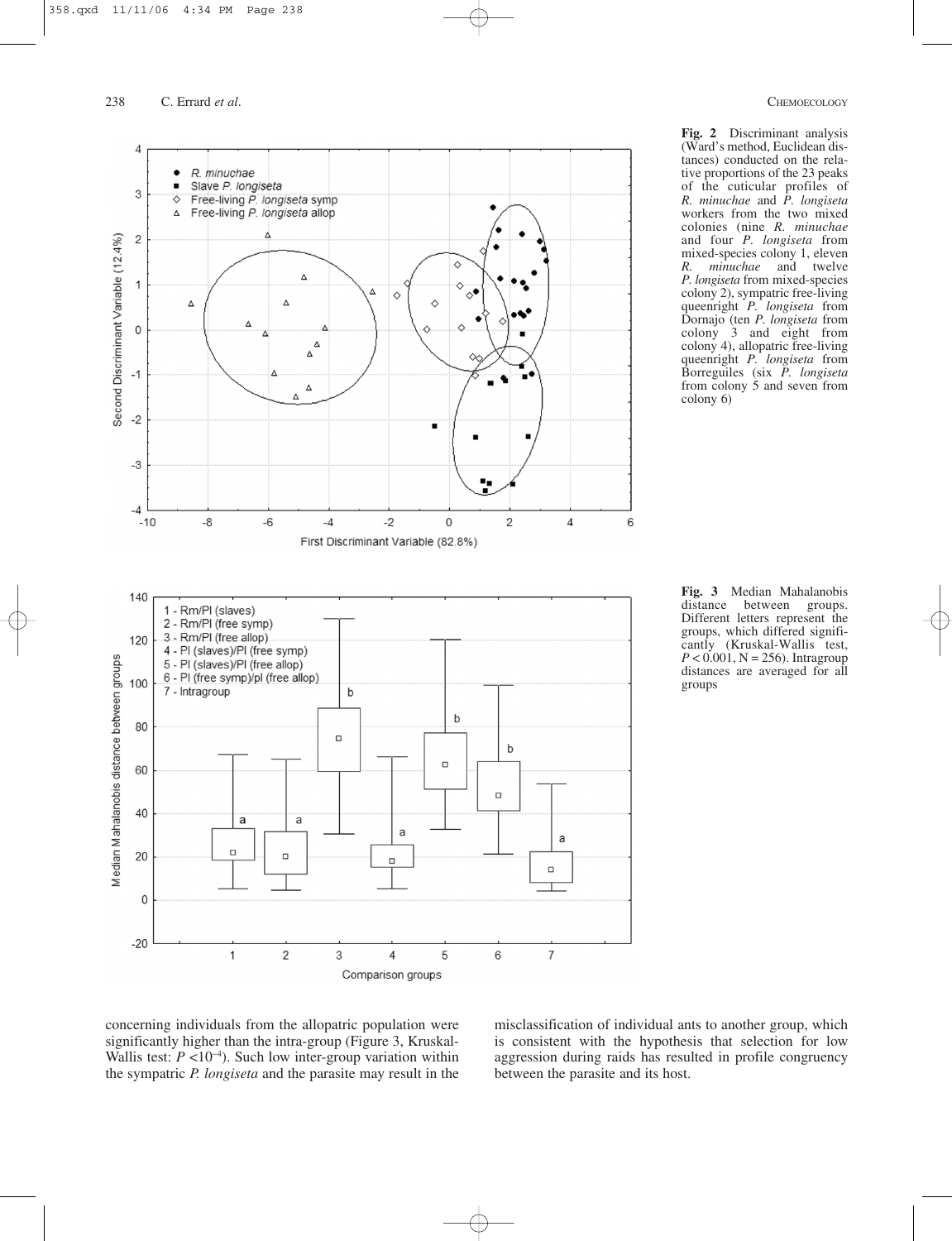### **Discussion**

Although there was qualitative resemblance between the CHC profiles of *R. minuchae* and *P. longiseta*, examination of multiple profiles revealed qualitative differences that were sufficient for discriminating between the two species. Greater quantitative differences were found between the two distinct populations of *P. longiseta* sampled (sympatric parasite-prone and allopatric parasite-free populations). These differences were expressed mainly in the branched alkanes, which is consistent with their presumed role in nestmate recognition (Bonavita-Cogourdan *et al.* 1987; Provost 1992; Gamboa *et al*. 1996; Astruc *et al*. 2001; Errard *et al*. 2006). Most important is that the profiles of *R. minuchae* were more similar to those of the sympatric free-living *P. longiseta* rather than the allopatric population.

It is noteworthy that even when enslaved, individual *P. longiseta* continued to maintain a distinct cuticular signature that, although not significantly so, was closer to that of free-living individuals than to the slave-makers. Two features can explain how the slave and the parasite coinhabit the same nest despite having seemingly disparate cuticular profiles. First, it is possible that such quantitative dissimilarities are not large enough to elicit aggression since both the slave-maker and the slave share the same hydrocarbons. Second, since the slaves actually eclose in the slave-maker's nest, they imprint on the parasite's odour and become its worker force (Errard 1994; Schumann & Buschinger 1995). It is probable that the slave-maker odour was incorporated into the slave template, resulting in recognition of the slavemaker as nestmates (Errard *et al*. 2006). Host-parasite profile disparity also indicates that there is no or little odour exchange between the two species. A similar pattern was also shown in mixed-species groups of *Manica rubida* and *Myrmica rubra*, in which heterospecific workers hardly exchanged hydrocarbons (Vienne *et al.* 1995; Errard *et al*. 2006).

There is evidence for chemical mimicry as a social integration strategy in several social parasites, such as the slave-making ants *Polyergus* (D'Ettorre *et al*. 2002). For example, the Japanese species *P. samurai* shows the same cuticular hydrocarbon pattern as the host present in the colony (*Formica japonica* or *F. hayashi*) (Yamaoka 1990). Chemical similarity was also found in established colonies of *P. breviceps* and the *Formica* hosts (Howard & Akre 1995).

We suggest that the profile similarity exhibited between the slave-maker and its sympatric, but not allopatric host, is an adaptation enabling the host nest to sustain raids by their parasite, and thus favourably selected. Due to habitat limitation (in particular for the slave-maker) the host nests that live in sympatry are constantly subjected to multiple raids by *R. minuchae* workers. This is consistent with field observations that revealed that during raids aggression between the raiding workers and the raided host is lower than expected (Ruano & Tinaut 1999, 2004). Convergence of the recognition cues may be one reason why heterospecific encounters do not culminate in an "all out war". It is not clear whether the profile of *R. minuchae* converged to that of

its host as an adaptation that reduces the raided worker's resistance, or whether the profile of *P. longiseta* converged to that of the slave-maker to reduce the aggression of the latter. The restrictive distribution of *R. minuchae* to about 2000 m.a.s.l in the mountains of the Sierra Nevada in Spain may have imposed constraints on the species with respect to host selection, resulting in profile convergence to specific host population. However, we tend to exclude this possibility in favour of the hypothesis that it was the profile of *P. longiseta* that converged to that of *R. minuchae.* Two facts support the latter hypothesis*.* If *R. minuchae* was the species that changed we would have expected similarity between the two *P. longiseta* populations (since there was no selection on either population to change) rather than the observed disparity, which is an indication that the sympatric population shifted towards its slave-maker profile. This is also consistent with the fact that *P. longiseta* is rather docile while *R. minuchae* is quite aggressive. It is a common characteristic of slave-making ants to produce workers specialized for fighting, which regularly conduct slave raids on neighbouring host colonies and steal their brood to replenish the labour force (D'Ettorre & Heinze 2001). Above all it is clear that aggressive raids are much more detrimental to *P. longiseta* than to *R. minuchae* and any means to reduce this aggression enables the former species to endure multiple raids yet retain sufficient resources to reproduce in the following season (Zamora-Muñoz *et al*. 2003). Thus chemical congruency between the slave-maker and its free-living host is adaptive to both partners and therefore favourably selected.

Chemical convergence also explains the interesting finding that the enslaved ants maintain their own CHC profile. Both the initial odour similarity that presumably reduces aggression during raids and the olfactory imprinting at emergence of the slave, should reduce intra-nest aggression between the two species to minimum or none, thus making selection for odour homogenization unnecessary.

The present study exemplifies the plethora of mechanisms used by parasites to invade the host nest, and the counter-measures used by the potential host to minimize if not eliminate the parasite success. These include the modulation of host aggression to match the raiding season, as reported for the slave-maker *Protomognathus americanus* and its host *Temnothorax* (Brandt *et al*. 2005) and for the slave-maker *Polyergus rufescens* and its host *Formica rufibarbis* (D'Ettorre *et al*. 2004). Seasonal shifts in the acceptance threshold of the host to match the raiding season (Brandt *et al*. 2005; D'Ettorre *et al*. 2004), presumably reduce the costs of defence and/or change the outcome of raids. By revealing the chemical mechanism that enables the host population to sustain usurpation and multiple raids by the slave-maker ant, we address a fundamental problem in evolutionary biology: i.e. the evolutionary process by which parasites break into their host defence and the modulation of such defences to minimize parasite damage. The data presented here suggest that chemical coevolution of the CHC profile of the host *P. longiseta* (Zamora-Muñoz *et al*. 2003) is the basis for the observed phenomena (Brandt *et al.* 2005).